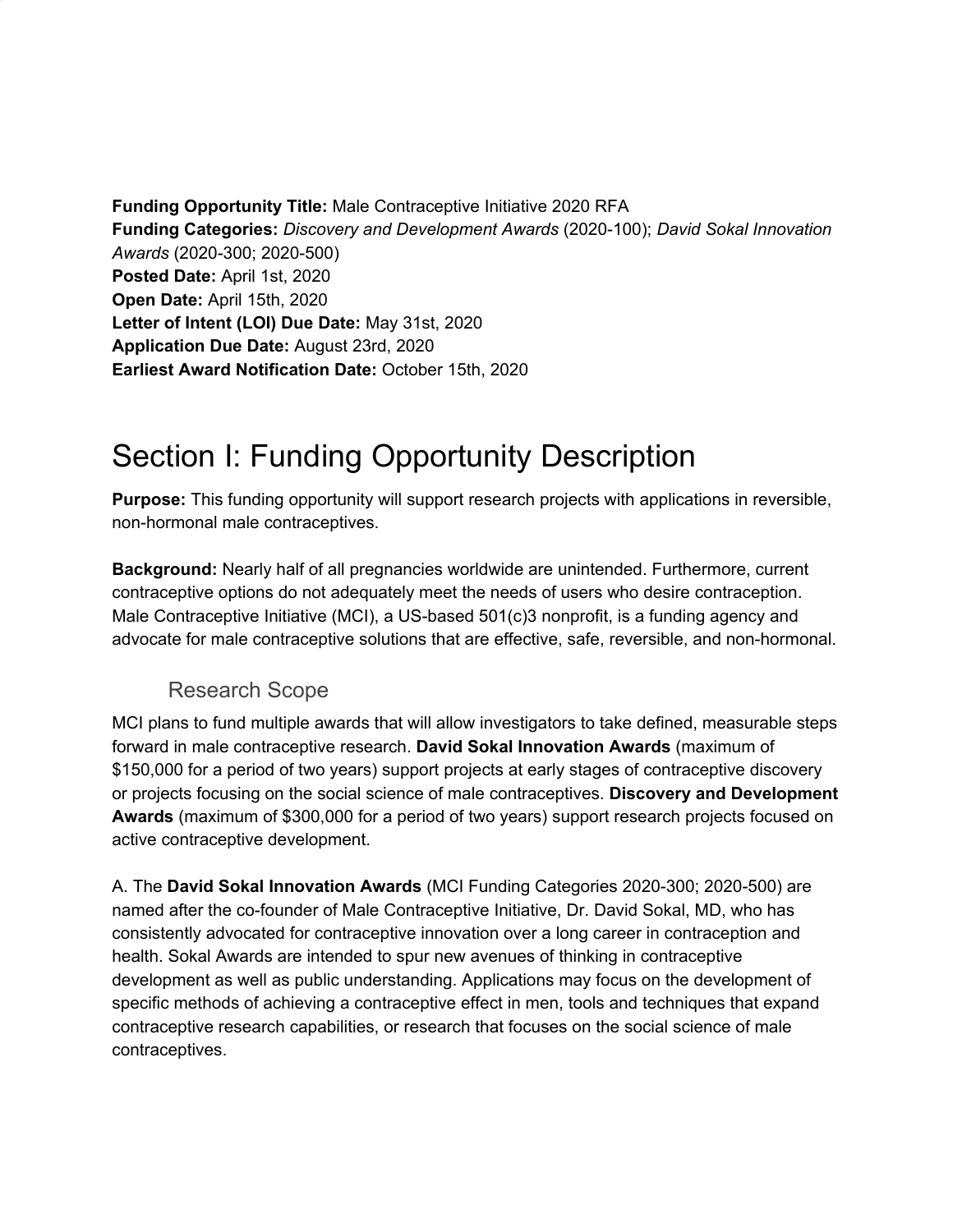All applications focusing on specific methods of achieving a contraceptive effect in men must provide Proof of Concept that the proposed mechanism of action will block male fertility. Proof of Concept in an animal model is preferred.

Examples of Proof of Concept may include, but are not limited to:

- Targeted deletion of a gene that results in male infertility in an animal model without other observed adverse phenotypes
- Administration of a contraceptive agent in an animal model, resulting in reversible male infertility
- Inhibited expression of the gene encoding the target through RNAi or another gene silencing method that results in infertility as demonstrated by a secondary method such as mating studies or *in vitro* fertilization
- Peer-reviewed citations and clinical evidence that a target is at minimum strongly correlated with infertility in men

Sokal Awards focused on specific contraceptive targets are designed to allow projects with Proof of Concept to move into active contraceptive development. Potential objectives for these applications include compound screening, the development of enzyme assays or other assays needed to assess inhibition of a specific target, and other efforts that identify specific compounds, devices or mechanisms that block male fertility. Applications seeking to identify new male contraceptive targets are not responsive to this announcement.

Applications focusing on tools and techniques that expand contraceptive research capabilities must be aimed at developing methods, techniques, or assays that provide new or enhanced diagnostic or screening capabilities to monitor sperm functions required for fertilization. Examples include hyperactivated motility, the acrosome reaction, and sperm-egg fusion. Widely applicable methods that could be used by many investigators are preferred. Practical application should be included in the scope of work.

Applications focusing on the social science of male contraceptives may be aimed at improving the understanding of male contraceptive acceptability among men or their female partners. Other social science explorations are of interest to MCI, and investigators are encouraged to contact MCI for questions regarding eligibility. Research focusing on sexually active men aged 18-24 who are either single or in committed monogamous relationships is of particular interest.

Examples of research projects include, but are not limited to:

- Research on the needs and expectations of men and women as they relate to male contraceptive products
- Research on expected or preferred characteristics of male contraceptive products such as dosing regimens, application procedures, side effects, costs, efficacy, and more
- Research that assesses the current understanding of existing male contraceptive products, and / or male contraceptive products in development.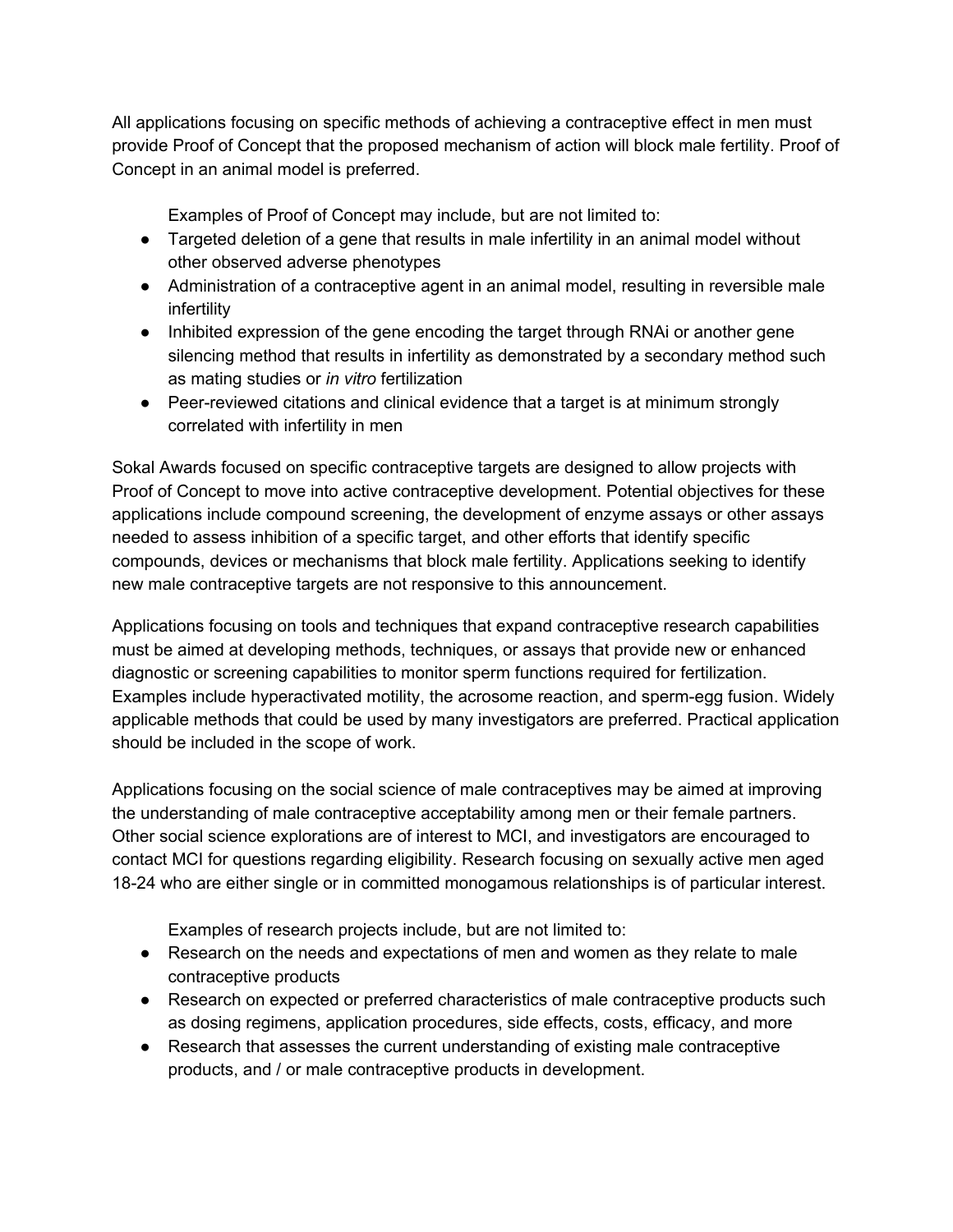B. **Discovery and Development Awards** (MCI funding category 2020-100) are for projects in active contraceptive development with a maximum award of **\$300,000 for a period of up to two years**. This funding category supports research on pre-clinical stages of development through IND- or IDE-enabling studies and requires both Proof of Concept (see above) and progress towards a specific contraceptive compound or device. Potential objectives include, but are not limited to, refinement of specific compounds to improve selectivity, potency and drug-like properties, refinement and testing of device modifications, and / or in vitro and in vivo preclinical studies such as pharmacokinetics / pharmacodynamics (PK/PD), absorption, distribution, metabolism, and excretion (ADME), toxicology studies, and other evaluations required to move towards clinical stages of development. Preference will be given to compounds or devices with demonstrated promise for development as a male contraceptive (such as evidence of specificity and effectiveness of a compound or device in animals, target druggability, evidence of reversibility). The ideal application should have a clear pathway established towards IND / IDE submission, and precisely outline how a funded application will move towards approval.

#### For both **David Sokal Innovation Awards** and **Discovery and Development Awards**,

applicants focusing on the development of male contraceptives are encouraged to submit projects aligned with MCI Research Priority Areas, which include the following:

- Approaches that target the post-meiotic phase of spermatogenesis
- Approaches that target sperm functions required for normal fertilization, such as sperm motility and the acrosome reaction
- Approaches that target post-testicular processes required for fertility, including epididymal maturation and sperm transport in the excurrent ducts
- Other approaches that could lead to fast-acting, reversible male contraceptives
- Approaches with the potential to result in Multipurpose Prevention Technology (MPT) products that act against sexually transmitted infections

Applications in the following areas are considered outside of MCI interests and will not be reviewed:

- Development of male contraceptives involving the exogenous administration of steroid hormones
- Approaches that induce active immunity
- Male or female condom development
- Contraceptives with a proposed female delivery system
- Approaches that permanently inhibit fertility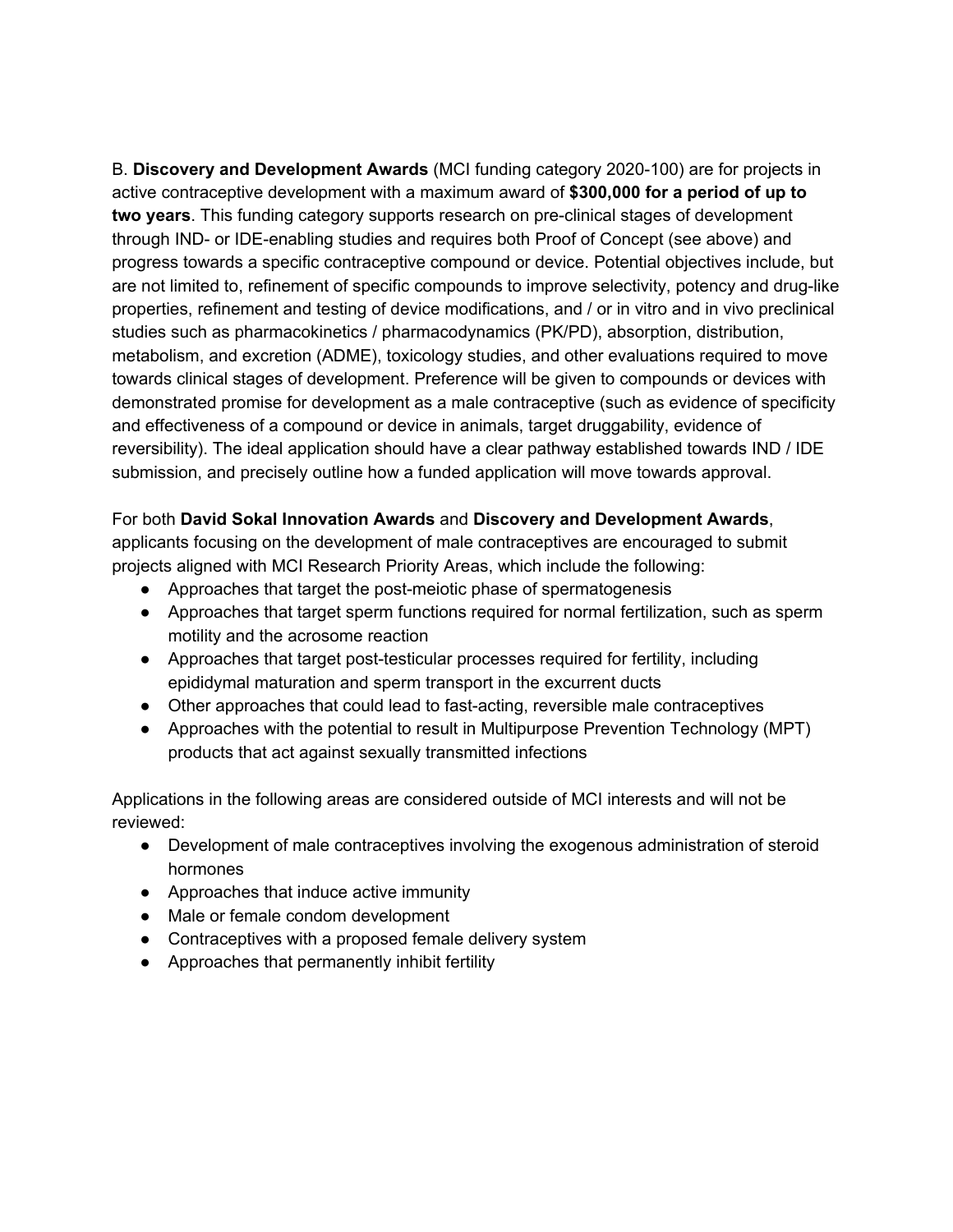## Section II: Award Information

Support will be provided for up to two years for both Discovery and Development Awards and Sokal Awards. Multiple awards are expected in relation to this announcement.

Total costs, including direct costs and overhead for Sokal Awards shall not exceed \$75,000 each year, or a two-year total of \$150,000.

Total costs, including direct costs and overhead for Discovery and Development Awards shall not exceed \$150,000 for each year, or a two-year total of \$300,000.

Institutional overhead shall not exceed 15%, and is to be included in the total award amounts listed in this section.

## Section III: Eligibility Information

This application is open to academic institutions, for-profit organizations, and other entities, foreign and domestic. Any individual(s) with the skills, knowledge, and resources necessary to carry out the proposed research as a Principal Investigator (PI) is invited to work with their organization to develop an application for support.

Applicant organizations may submit more than one application, provided that each application is scientifically distinct.

Current MCI grantees are eligible to apply for continued funding through this mechanism.

MCI will not accept applications that are duplicate or highly overlapping grant awards from other funding agencies.

### Section IV: Application and Submission Information

### How to Apply

#### Letter of Intent:

Prospective applicants must submit a Letter of Intent (LOI) to apply by **May 31st, 2020** to [grants@malecontraceptive.org.](mailto:grants@malecontraceptive.org) The LOI should concisely outline the proposed research project to be considered. The LOI should not include confidential information.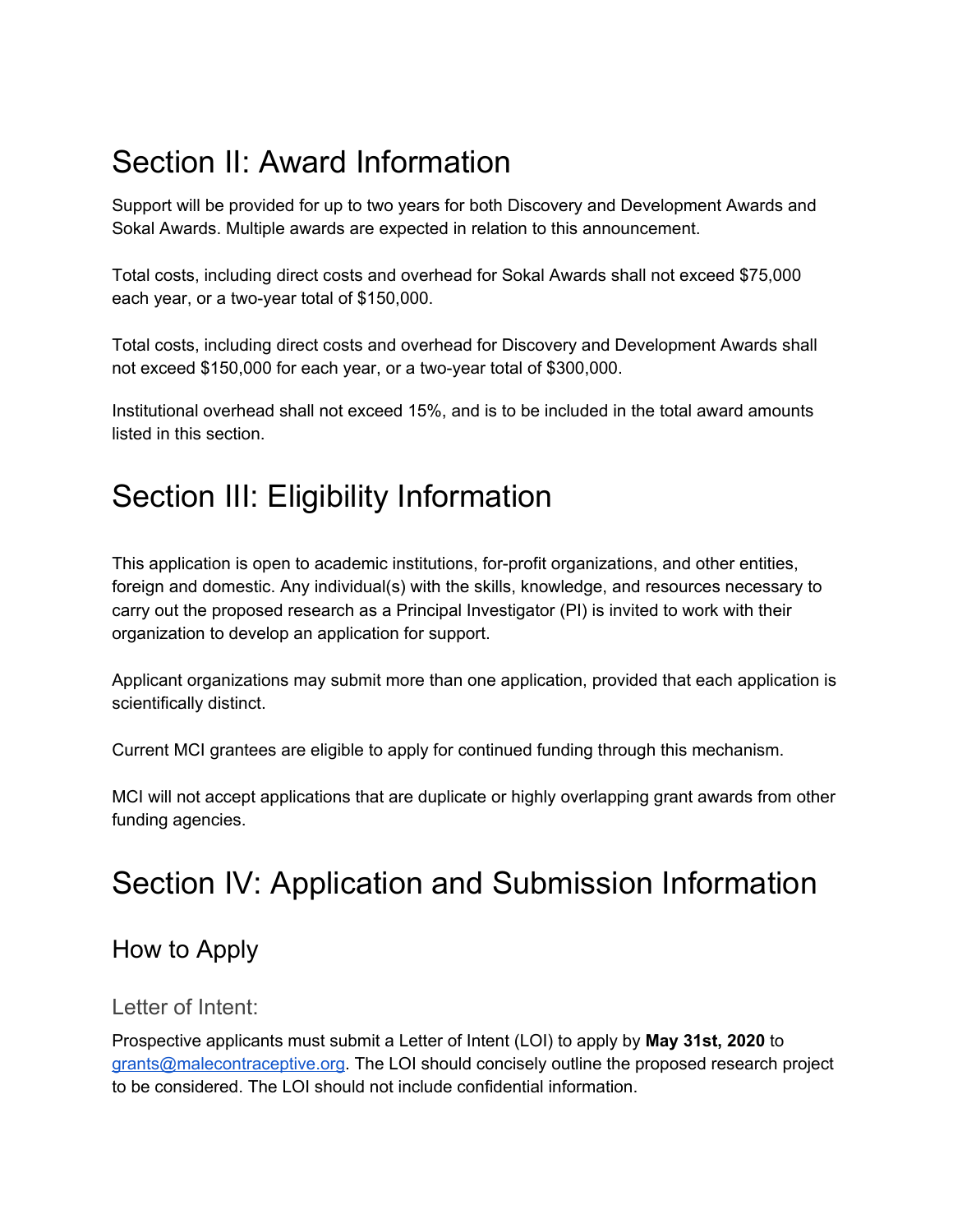Applicants seeking a Discovery and Development Award should apply with the subject line: "MCI Discovery and Development Award LOI"

Applicants seeking a Sokal Award should apply with the subject line: "MCI Sokal Award LOI"

Submit letter as a one-page pdf document (single-spaced, 11 point Arial font, at least 0.5 inch margins). The letter should include:

A. Applicant's name, title, institution (or private sector organization), and contact information B. Project title

C. Research plan and strategy for how the proposal will achieve development of a male contraceptive

Letters of Intent will be reviewed by a panel of subject experts based on the program requirements and goals described in this RFA. Prospective applicants will be invited to submit an application. All applicants will be notified by **June 28th, 2020** whether they are invited to submit an application.

Research Application:

Invited applications are to be submitted by **August 23, 2020** to [grants@malecontraceptive.org.](mailto:grants@malecontraceptive.org) The application must be in pdf format, 11 point Arial font, with at least 0.5 inch margins.

Subject line must be: "MCI Discovery and Development Award Application" for Discovery and Development applicants, and "MCI Sokal Application" for Sokal Award applicants.

Applications must include:

Section I:

Title Page (one page):

- 1. Applicant's name, title, institution, and contact information
- 2. Collaborator's (if any) name(s), title, institution, and contact information
- 3. Signature of institutional official verifying approval of MCI conditions for award
- 4. Project Title
- 5. Research Abstract

Section 2: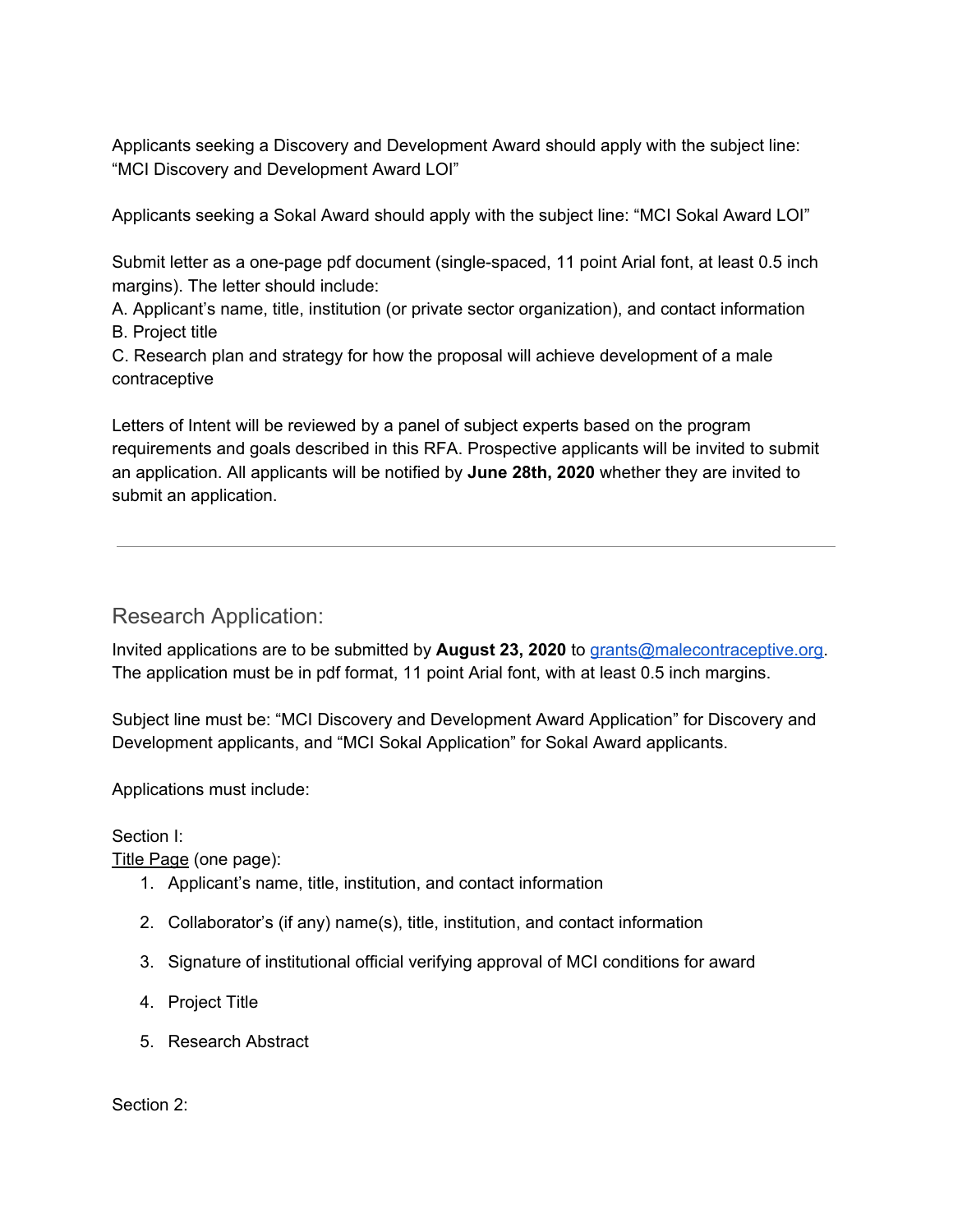Research Proposal (not to exceed 6 pages, excluding references):

- 1. Specific Aims: Concise summary of rationale of aims, questions to be addressed, hypotheses, predicted outcomes, novelty of compound or target or population being studied.
- 2. Background: Key published and unpublished data underlying the proposed studies and the relevance of the methods and approaches to be used.
- 3. Research Plan: Describe design and sequence of studies to address Specific Aims. If focused on contraceptive development, how proposed studies will validate and refine the usefulness of the potential male contraceptive under study; address evaluation of the safety, reliability and reversibility of its use; propose potential alternative approaches; provide plans for how current, proposed and future research will lead to pre-clinical and subsequent Phase I clinical trials.

If focused on behavioral / social science research, clearly describe the objectives and their relevance to the theme of the application, as well as the theory of human behavior and behavior change being used to design the proposed research.

4. References

#### Section 3:

Project Management (up to 2 pages)

- 1. Applicant's role and responsibilities in performance of proposed research
- 2. Roles of key collaborators (if any)
- 3. Novel or essential facilities, equipment, and resources available for the proposed studies or how they will be accessed if not available
- 4. Project evaluation: Expected outcomes should be listed in detail, measured by specific milestones, and allow for evaluation at least once quarterly. Milestones should be specific and clear in how progress will be demonstrated. It is expected that proposed milestones will follow the SMART framework (specific, measurable, achievable, relevant, and time-oriented).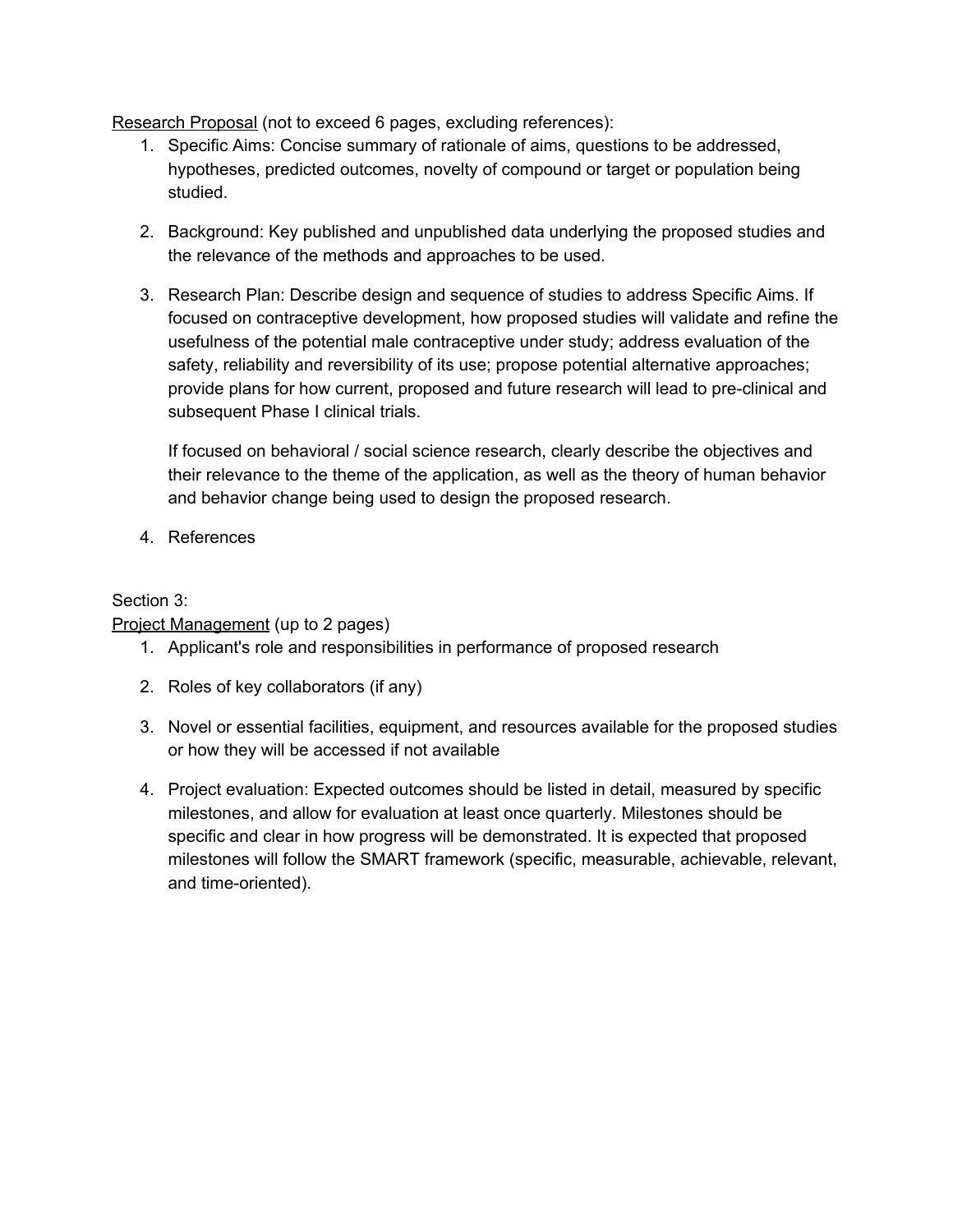Timelines are to be presented in a written format that details specific activities performed during each quarterly period, as well as displayed visually in a Gantt Chart formatted similarly to the following example.

|                       | 2020           |    | 2021 |    |                |    | 2022           |    |                |
|-----------------------|----------------|----|------|----|----------------|----|----------------|----|----------------|
|                       | Q <sub>3</sub> | Q4 | Q1   | Q2 | Q <sub>3</sub> | Q4 | Q <sub>1</sub> | Q2 | Q <sub>3</sub> |
| <b>Specific Aim 1</b> |                |    |      |    |                |    |                |    |                |
| Objective 1.1         |                |    |      |    |                |    |                |    |                |
| Objective 1.2         |                |    |      |    |                |    |                |    |                |
| <b>Specific Aim 2</b> |                |    |      |    |                |    |                |    |                |
| Objective 2.1         |                |    |      |    |                |    |                |    |                |
| Objective 2.2         |                |    |      |    |                |    |                |    |                |
| Objective 2.3         |                |    |      |    |                |    |                |    |                |
| <b>Specific Aim 3</b> |                |    |      |    |                |    |                |    |                |
| Objective 3.1         |                |    |      |    |                |    |                |    |                |
| Objective 3.2         |                |    |      |    |                |    |                |    |                |
| Objective 3.3         |                |    |      |    |                |    |                |    |                |

Section 4:

Requested Budget: (Itemized by the following categories, if applicable. Include costs per year, and total. Two page maximum)

- 1. Personnel: names, prior experience, roles in project, percentage of salary and benefits to be covered for each
- 2. Reagents: cost for general categories, except for unique compounds and reagents
- 3. Animals: institutional cage costs, number and species to be used, IACUC-approved protocol numbers
- 4. Equipment: essential equipment not available and required for project, manufacturer, cost based on bid from supplier (up to a maximum of \$20,000 for Discovery and Development Awards, and \$10,000 for Sokal Awards)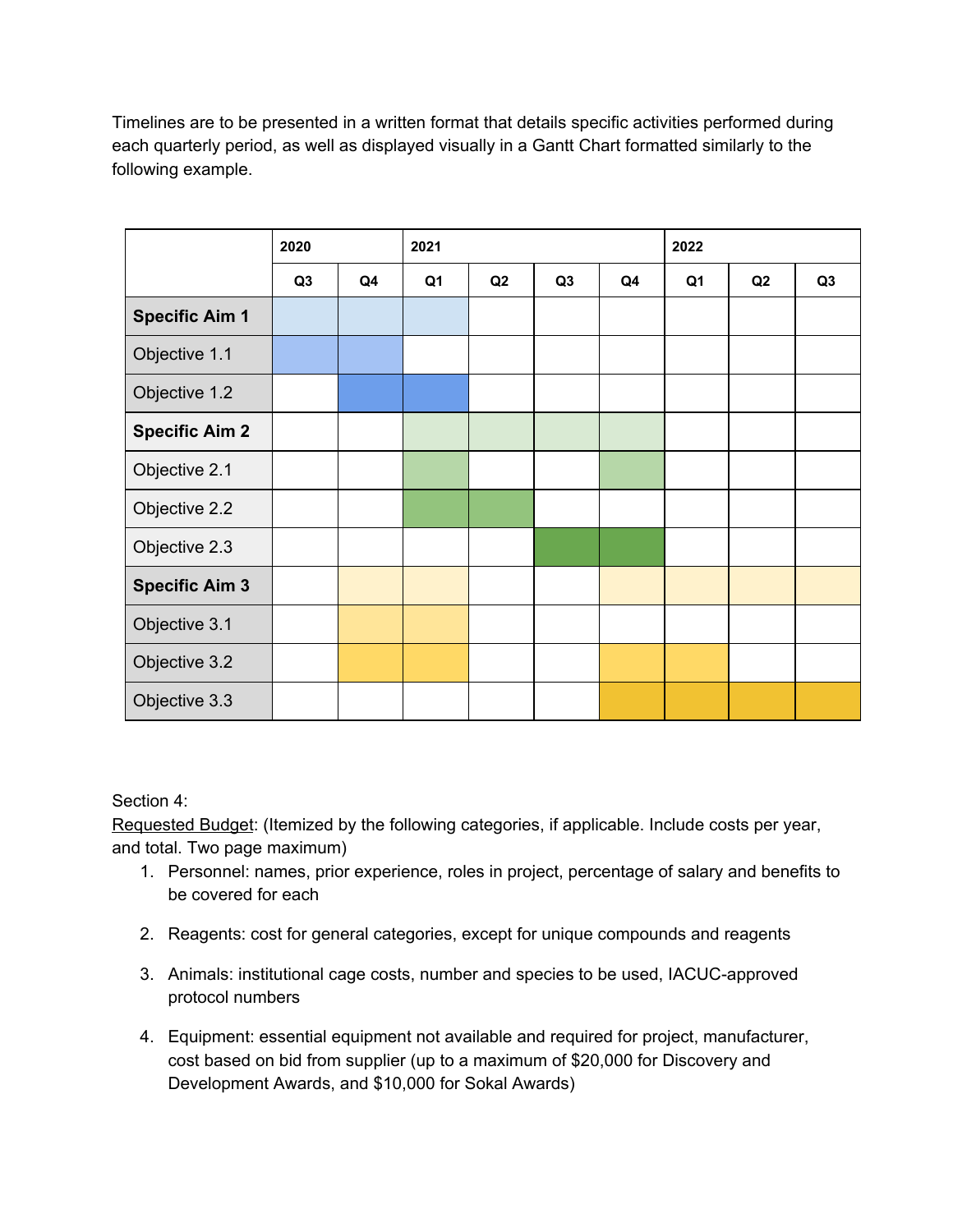5. Overhead: maximum of 15% of total award amount. Overhead is to be included as an itemized budget line as part of total award amount, which is not to exceed the applicable total listed in Section II.

#### Section 5:

Curriculum Vitae (up to five pages each for awardee and key collaborators, the NIH biosketch format is preferred (available at [https://awards.nih.gov/awards/forms/biosketch.htm\)](https://grants.nih.gov/grants/forms/biosketch.htm)

- 1. Education, current and prior positions and appointments
- 2. Current and prior research experience, source and amount of current and prior research support
- 3. Publications relevant to application

#### Section 6:

#### Appendix (optional, up to 2 pages)

Supporting data, figures, or unique methods and materials. If applicable, information about intellectual property (IP) position may be provided here, including the feasibility of modification of chemical entities, known patentability of processes, molecules, etc. Information in this section should be used to provide a bolstering argument of the feasibility of the proposed approach in developing, promoting, or understanding the applications of novel male contraceptives.

### Review

#### Process and Confidentiality

Applications will be reviewed for scientific and technical merit by an appropriate review panel assembled by MCI. All applications reviewed by the panel will receive a written critique, which will be anonymized and provided to the applicant as constructive feedback.

Reviewers will sign confidentiality agreements and be required to destroy, delete or return to MCI all copies of information acquired or created during the course of performing a review.

Applications that do not directly address research areas designated in the RFA description will not be considered for review. The panel will be advisory to the MCI Board of Directors which has the final responsibility for funding decisions. Reviewers will certify adherence to the Conflict of Interest and Nondisclosure Rules adopted by the National Institutes of Health.

The following considerations will be taken into account with funding decisions:

● Scientific and technical merit as evaluated by the review panel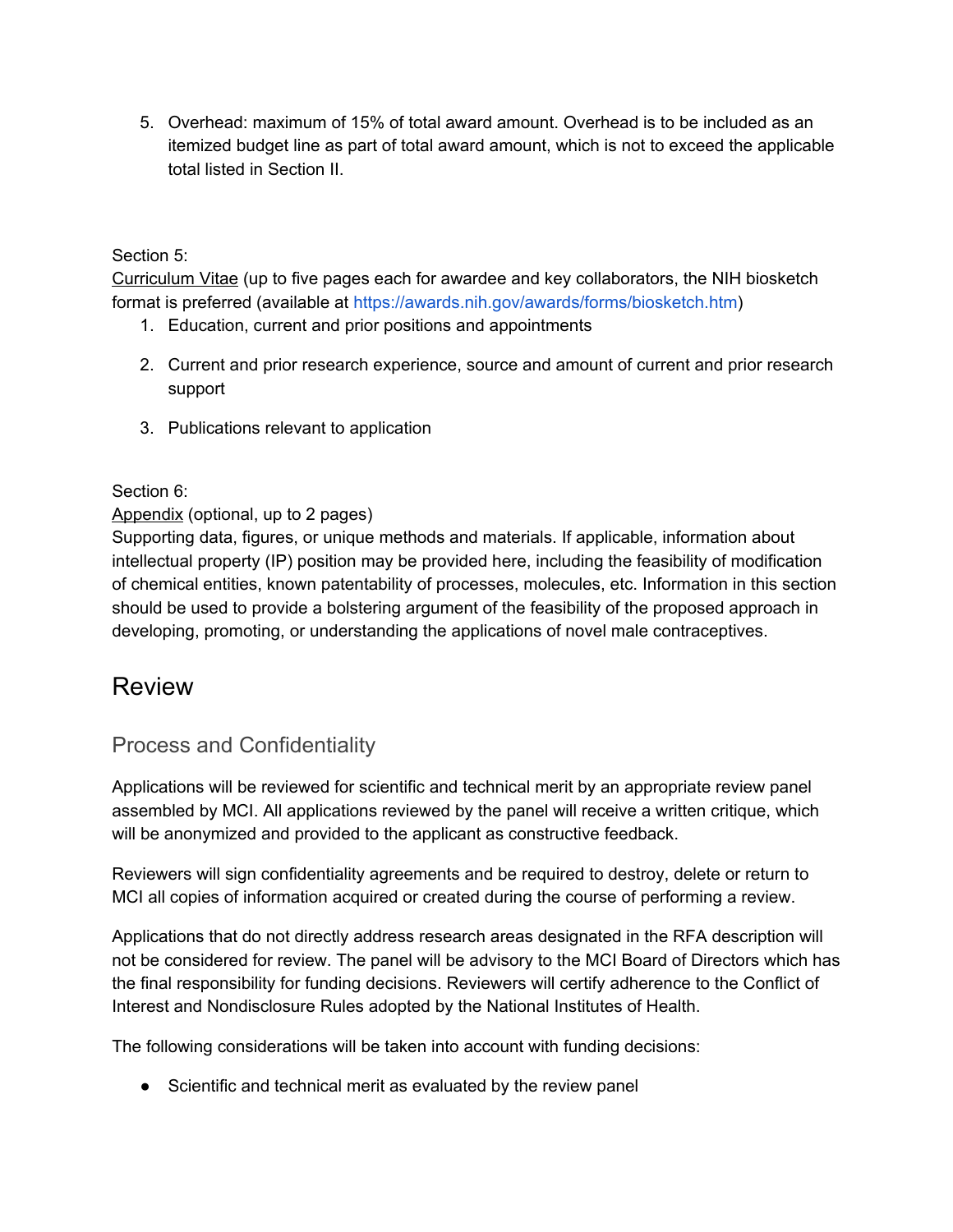- Availability of funds
- Relevance of the proposal to the goals and priorities outlined in the RFA description
- Relevance of the proposal to MCI Priority Research Areas
- Relevance of the proposal to a balanced MCI funding portfolio
- Readiness of the proposal and project to move into later stages of contraceptive development

For questions regarding the grant and application requirements please see "Section VI: Contact". If a question leads to a change or significant clarification of the grant application instructions, other applicants who have submitted a letter of intent will be notified of the change or clarification.

During the review, MCI may share non-confidential information provided either orally or in writing - such as in the Letter of Intent - with third parties, including key partners and potential co-funders.

For awarded awards, MCI is required by the IRS to publish a list of its grantees. MCI also provides general descriptions of its awards on its web sites, in press releases, and in other marketing materials. Awardees may be asked to participate in promotional efforts by MCI, which may include interviews, outreach, and other publicity. These efforts will be voluntary, and will not impact the terms of the grant.

#### Review Criteria

- Response to RFA**:** How well does the proposal address one or more of the research areas identified?
- Demonstrated promise**:** If focused on development, is the proposal based on a target or compound likely to be developed as a male contraceptive? Is there evidence of specificity and effectiveness in animals? Is there a strong scientific premise for the project? If behavioral, does the approach address a potential critical barrier to uptake of male contraceptive methods? Is the studied population inclusive and appropriate to advance scientific knowledge on factors affecting male contraceptive acceptance and potential use?
- Research plan: If focused on development, does the proposal provide a well-designed plan for validating and refining the usefulness of a potential male contraceptive and address the evaluation of the safety, reliability and reversibility of its use? If behavioral, is a theory of human behavior and behavior change explicitly used to motivate the design of the research? Does the proposal apply theoretical approaches or methodologies appropriate for assessing products that are still in development and/or future consumer populations? Are themes and concepts that will guide the development of questionnaires or discussion guides appropriate for the study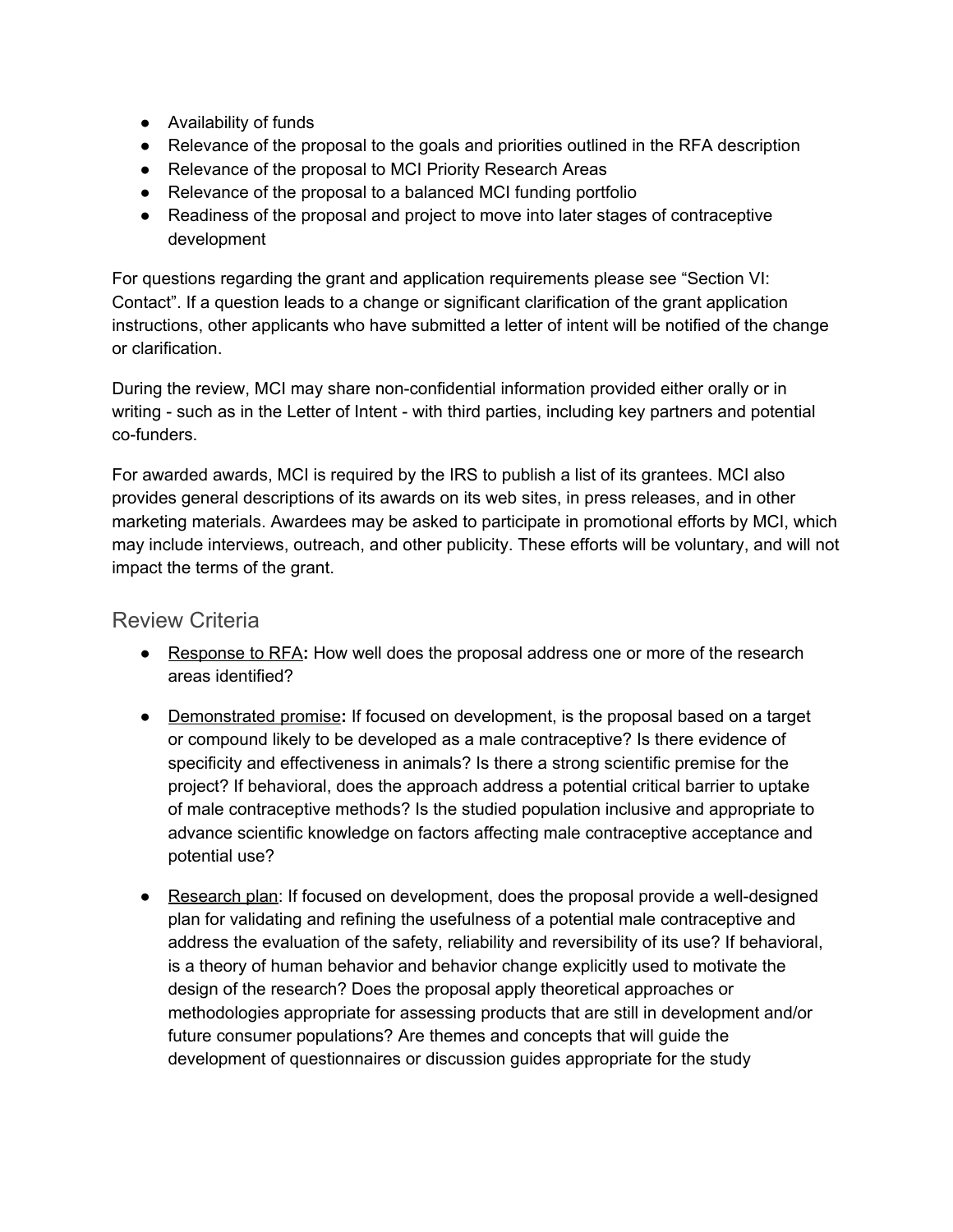population? Has the proposal adequately addressed the Protection of Human Subjects in compliance with 45 CFR Part 46, if required?

Are the studies well-focused and is the scope of work, overall strategy, methods and approaches appropriate to achieve the specific aims of the study within the budget and time available (first and subsequent years of support)? Are potential problems and alternative strategies considered?

- Contraceptive development: If focused on development, does the proposal provide a plan for extending current and future studies through preclinical studies and on to Phase I clinical trials? If behavioral, does the proposal stand to provide insights into potential product characteristics that will increase acceptability and uptake of male methods?
- Investigator: Does the applicant have the knowledge, training and experience needed to perform the research? Will the investigator be able to devote sufficient time and effort to the project for it to be successful?
- Environment: Are the facilities, equipment and institutional support available to the applicant sufficient for the proposed studies to be successful? Is the support plan to facilitate the proposed research well-conceived?

## Section V: Award Administration

A formal notification will be provided to the applicant organization for successful applications. The notification will be signed by the awards management officer and will be sent via email to the grantee.

MCI expects applicants selected for funding to work with MCI staff in establishing a specific milestone plan which will be used to evaluate progress of the award.

Any costs incurred before formal notification of award are at the risk of the awardee, and are not reimbursable.

### Progress Reports & Monitoring

Continuation of funding beyond the first year is contingent upon satisfactory progress and availability of funds. MCI may arrange for confidential meetings with consultants with relevant expertise to facilitate the development of products resulting from funded projects.

Awardees will be required to participate in a quarterly digital meeting where their progress on proposal-specific milestones is presented. MCI may contract with a third-party monitor to evaluate progress and provide consultation on the project, including evaluation of quarterly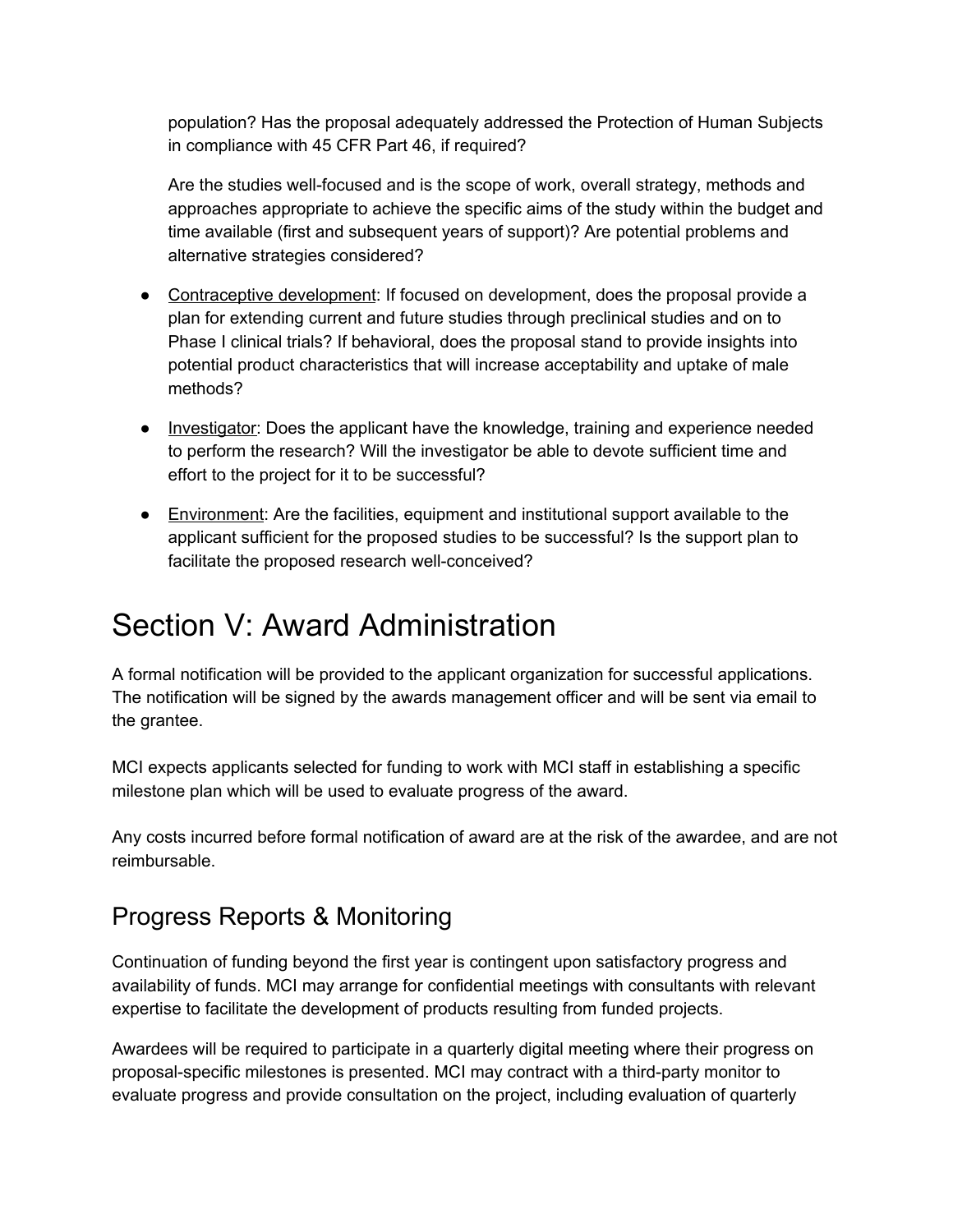benchmarks as indicated in Section III of the proposal. Awardees will be required to furnish financial information about funds on-hand and expenses during quarterly meetings.

Awardees are also responsible for submitting a Progress Report 30 days before the end of the funding year to [grants@malecontraceptive.org.](mailto:grants@malecontraceptive.org) Both Discovery and Development and Sokal Award awardees will be provided with a grant code, and should use the subject line "[Grant code] Research Grant Progress." The Progress Report will be a confidential document and should be submitted in pdf format. It is to include:

Accomplishments (five pages maximum):

- What were the major goals and objectives of the project for the current year and what was accomplished for these goals?
- What were the benchmarks for the current year, were they met, and what is the evidence of successful research progress?
- Were there problems or delays or changes to original goals and objectives that require modification of research plans?

Budget (one page maximum):

● Provide a proposed budget for the coming year and justify amounts and purposes of planned expenditures.

### Global Access

MCI requires that grantees establish a Global Access strategy for the products generated, if any, under the Project. Grantees will make a good faith effort to conduct and manage all Project research, product development, technologies and innovations in a manner, consistent with global access commitments, to disseminate knowledge gained during the conduct of the Project to the scientific community, subject to a limited delay to seek intellectual property protection where such protection would best facilitate the achievement of the Project's charitable objectives, and to work collaboratively to ensure that any products developed from Project Funds are made accessible (with respect to cost, quantity and applicability) to the people most in need within the developing countries and public sector markets in developed countries of the world.

# Section VI: Contact

Questions regarding any aspect of the award or award process are encouraged. Please contact:

Logan Nickels Director of Operations and Programs